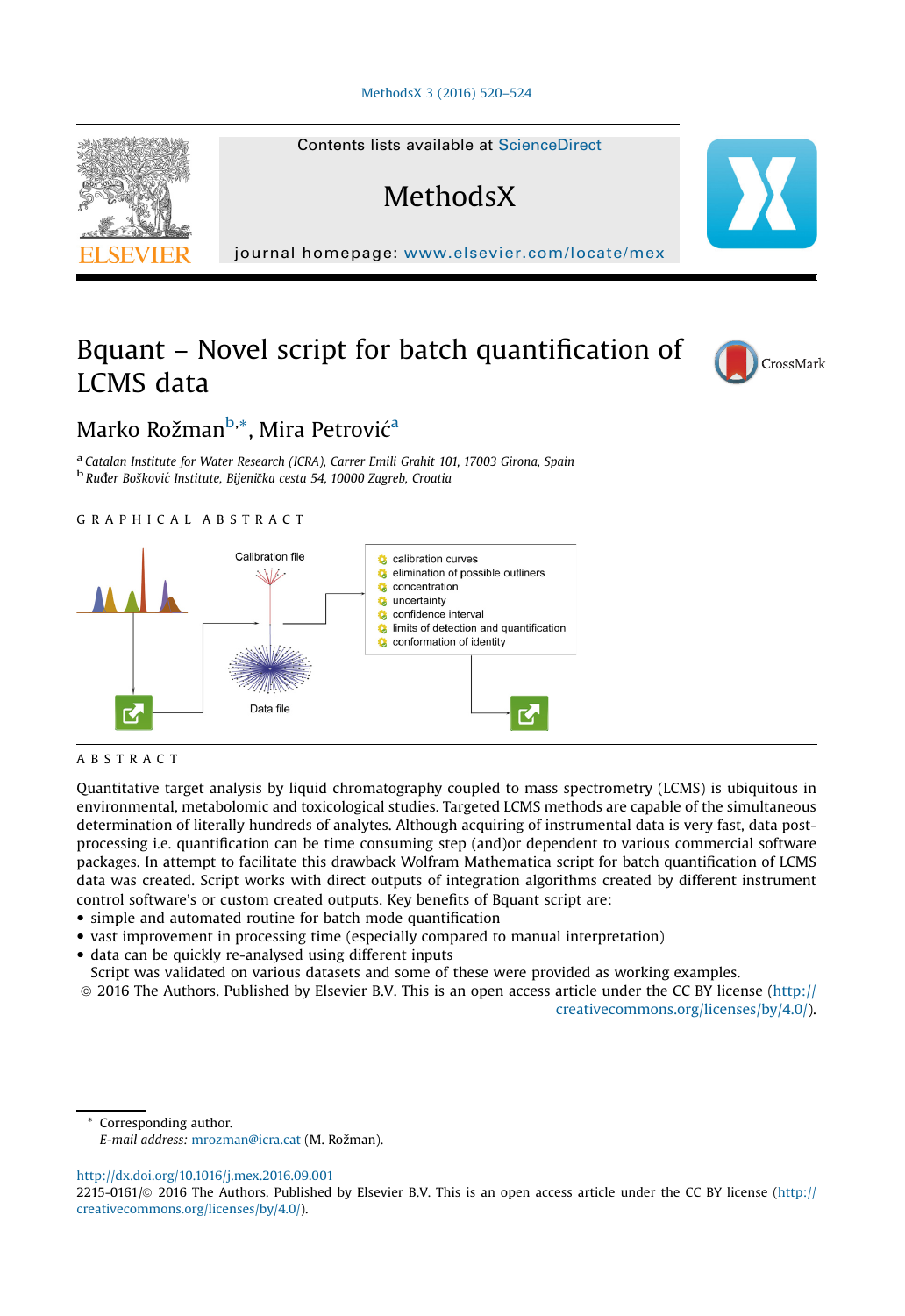#### ARTICLE INFO Method name: Computer script for batch quantification of liquid chromatography mass spectrometry data Keywords: Liquid chromatography, Mass spectrometry, Automated routine, Quantification, Computer script, Data post processing, Emerging contaminants, Metabolites Article history: Received 30 July 2016; Accepted 12 September 2016; Available online 14 September 2016

## Method

Here we present novel script for batch quantification of liquid chromatography mass spectrometry (LCMS) data. The script developed in this work was applied to quantify emerging contaminants in several European (FP7&H2020) and national projects e.g. Transformer, Globaqua and TransformCoast working on outputs of different instrument control software e.g. ThermoScientific Xcalibur, AB Sciex Analyst. In addition to environmental studies, the script can be applied for any quantitative analysis of different compounds in e.g. metabolomic or toxicological studies [\[1,2\].](#page-4-0) This simple script enables quantification of data sets in a batch mode and shortens processing time from 20 min (manual interpretation) to several seconds per data set. Errors in data analysis are reduced and data can be quickly re-analysed using different inputs.

#### Step 1: preparation of the data

Mass spectra processing is not performed by Bquant script. Component peak identification and integration have to be executed using instrument vendor software. All instrument control software performs these basic operations. Signals used for quantification (peak area) may represent the parent compound or more commonly the two most intense selected reaction monitoring transitions (in terms of peak area). Once integration is performed output should be saved as Microsoft Excel xlsx file (s). Outputs from Thermo Xcalibur Quan Browser, AB Sciex Analyst and custom prepared file are provided as an examples (can be downloaded as Supporting information). Two files should be generated: one containing data for the calibration curve (e.g. Calibration-Analyst.xlsx) and the other containing data of the analytes (e.g. Data-Analyst.xlsx). Of all parameters reported by integration, user must ensure that Excel files created contain columns and appropriate data listed in [Table 1.](#page-2-0) In addition, input text file (input.txt) which contains instructions for the Bquant script should be provided. First row should include name of the output to be used i.e Analyst, Thermo or custom. Following five rows must contain (in this order): value of the square of the correlation coefficient e.g. 0.99, minimum number of points for constructing calibration curve, concentration of the internal standard, confidence interval e.g. 0.95 (for 95%) and True if y-intercept of the calibration curve is allowed (otherwise False). Input for analysis of Thermo Xcalibur data must include additional row with names of all compounds to be quantified in curly brackets e.g.  $\{Azithromycin, Ciproflox (... \}.$ 

#### Step 2: running batch quantitative analysis

This step requires Wolfram Mathematica (script is tested for version 8 and higher, Wolfram Research, Oxfordshire, UK) proprietary mathematical computation program. Running the analysis on a modern computer (2 GB RAM) will suffice. Bquant script, test and result files can be downloaded as Supplementary material to this article. The latest public scripts and future developments like webbased tool are available at [www.irb.hr/Bquant-download.](http://www.irb.hr/Bquant-download) In this section we demonstrate analysis of data provided in Analyst folder but all data follows the same pipeline. Workflow is very simple to perform since all steps represent scripted part.

Bquant script can be run directly from its location. Copy entire Bquant folder to desired location on your hard drive (e.g.  $D:\$ ... $\beta$ quant $\)$ . Choose folder and script on a basis of the instrument data (in this example . . . \Bquant\Analyst\Bquant-Analyst.nb). Open notebook file (nb extension) in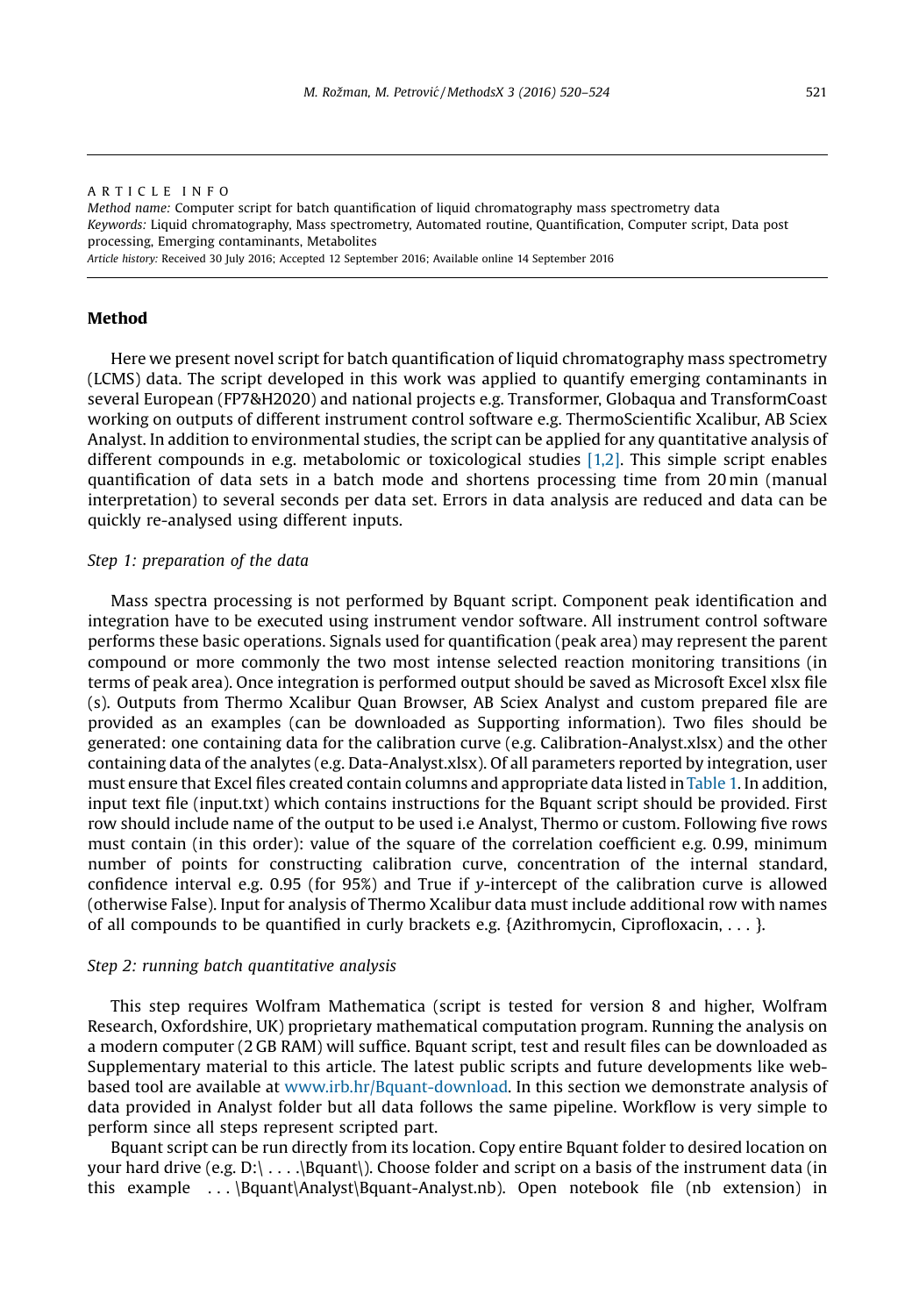<span id="page-2-0"></span>

| ۷ |  |  |  |
|---|--|--|--|
|   |  |  |  |
|   |  |  |  |

| Table 1                                                      |  |
|--------------------------------------------------------------|--|
| Format and content of the Excel files used by Bquant script. |  |

| Software        | File name                     | Mandatory columns                                                                                               | Format                                                                                                                                                                                                                                                                                                                              |
|-----------------|-------------------------------|-----------------------------------------------------------------------------------------------------------------|-------------------------------------------------------------------------------------------------------------------------------------------------------------------------------------------------------------------------------------------------------------------------------------------------------------------------------------|
| Analyst         | Calibration-<br>Analyst.xlsx  | Analyte Concentration<br>(ng/mL), Analyte Peak<br>Area (counts), IS Peak Area<br>(counts), Analyte Peak<br>Name | Data should be provided in one Excel sheet.<br>Analyte concentration does not have to be in<br>ng/mL. If transitions are used they should be<br>named as "name of the compound"-1 and<br>"name of the compound"-2 under Analyte<br>Peak Name column. Use the same compound<br>name in Data file.                                    |
|                 | Data-Analyst.<br>xlsx         | Sample Name, Analyte<br>Peak Area (counts), IS<br>Peak Area (counts),<br>Analyte Peak Name                      | Use Sample Name for identifying the samples.                                                                                                                                                                                                                                                                                        |
| <b>Xcalibur</b> | Calibration-<br>Xcalibur xlsx | Sample ID, Area, ISTD Area                                                                                      | Batch quantification in Xcalibur saves every<br>compound as different Excel sheet. If<br>transitions are used make sure they are named<br>as "name of the compound"-1 and "name of<br>the compound"-2. Under sample ID provide<br>concentrations of standards for calibration<br>curve. Use the same compound name in Data<br>file. |
|                 | Data-Xcalibur.<br>xlsx        | Sample ID, Area, ISTD Area                                                                                      | Here use sample ID for identifying the<br>samples.                                                                                                                                                                                                                                                                                  |
| custom          | Calibration-<br>custom xlsx   | Analyte Concentration,<br>Analyte Peak, IS Peak,<br>Analyte Peak Name                                           | Data should be provided in one Excel sheet. If<br>transitions are used they should be named as<br>"name of the compound"-1 and "name of the<br>compound"-2 under Analyte Peak Name. Use<br>the same compound name in Data file.                                                                                                     |
|                 | Data-custom.<br>xlsx          | Sample Name, Analyte<br>Peak, IS Peak, Analyte<br>Peak Name                                                     | Use Sample Name for identifying the samples.                                                                                                                                                                                                                                                                                        |

Mathematica. Open Evaluation menu and go to Evaluate Notebook command. Before executing script make sure that Calibration, Data and input files are present and correctly formatted. Evaluate Notebook command will start script evaluation and batch processing of experimental data.

## Script first reads the input parameters and loads the experimental data

By using data from Calibration file a calibration curve that shows the response of an analytical method (analyte peak area) to known quantities of the analyte is constructed. Calibration curve is constructed using linear model. Square of the correlation coefficient,  $R^2$  is used as measure of goodness of fit. In order to find best combination between number of data points and  $R^2$  as well as to eliminate possible outliers subsets of data are formed. Subsets contain all combinations of data points ranging from minimal number predefined in input file and experimentally available data points. Linear model is evaluated for every subset and best combination is selected on the basis of  $R^2$  value above defined limit (in input file) and maximal number of points. If such calibration curve cannot be constructed message is returned. Following instructions from input file y-intercept of the calibration curve can be forced to zero. Selected calibration curve with corresponding linear equation and  $R^2$  value is provided in result file. It is advisable to always inspect the calibration curve. Example of constructed calibration curve is shown on [Fig. 1.](#page-3-0)

In the next step functions for estimating uncertainty and confidence interval are defined. Uncertainty  $(\pm u)$  in analyte concentration  $(x)$  is represented by

$$
\frac{\sigma_{y}}{|a|}\sqrt{\frac{1}{k}+\frac{1}{n}+\frac{\left(y-y\right)^{2}}{a^{2}\sum\left(x_{i}-x\right)^{2}}}
$$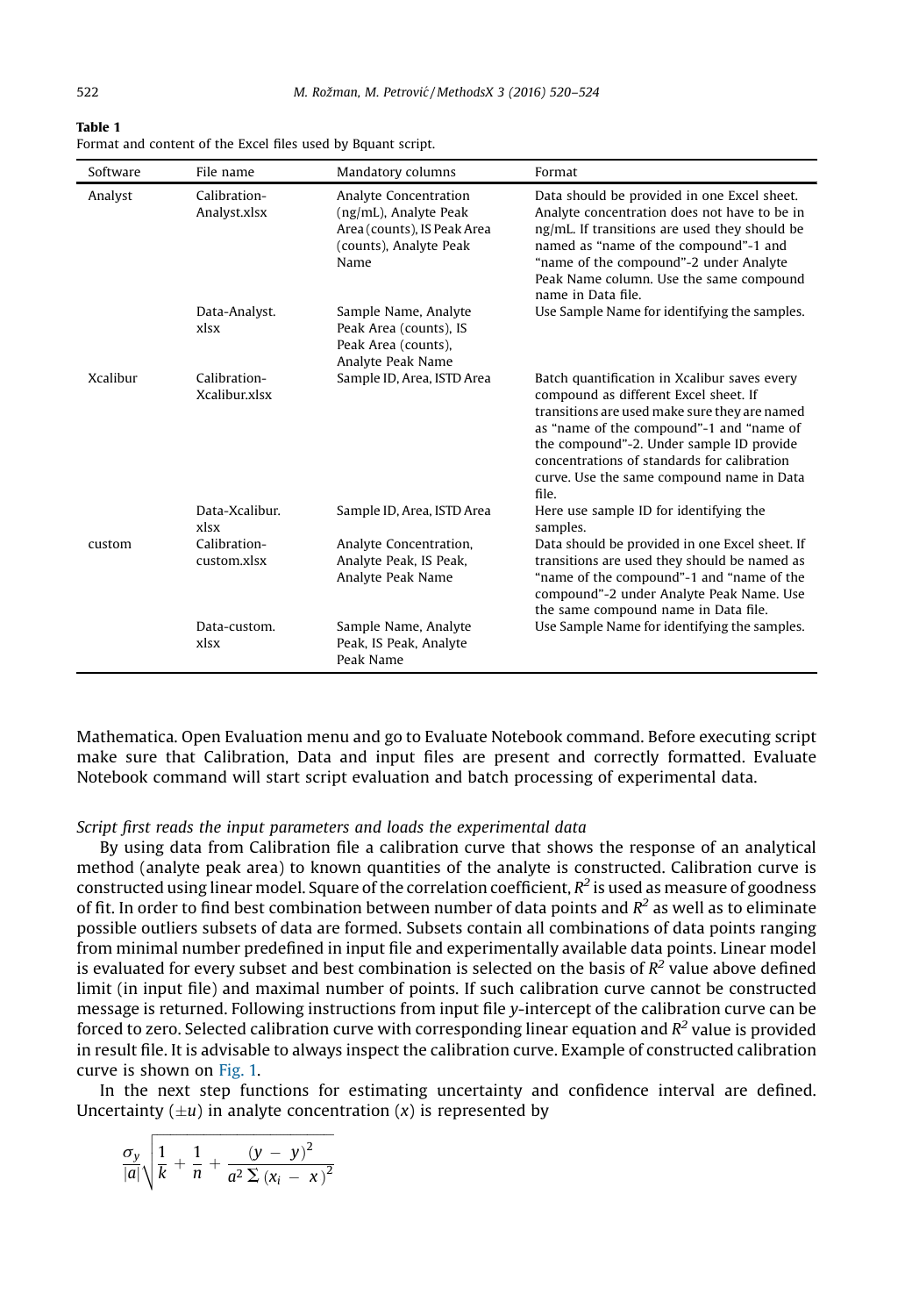<span id="page-3-0"></span>

Fig. 1. Example of the calibration curve. Blue dots represent data points used for generating curve while the outliers are depicted as red dots. Axes are not labelled due to possibility of using different units.

where  $\sigma_{v}$  is the standard deviation of y,a is the value of the calibration curve slope, k is the number of replicate measurements,  $n$  is the number of data points for the calibration curve,  $\gamma$  and  $x$  are values for the points on the calibration line [\[3,4\]](#page-4-0).

The confidence interval for x is  $\pm ut$ , where t is Student's t for (number of points  $-2$ ) degrees of freedom [\[3,4\].](#page-4-0)

Limits of detection (LOD) and quantification (LOQ) are determined from the least-squares equation of a calibration curve [\[3,4\]](#page-4-0). Quotient of standard deviation of y and slope of calibration curve is defined as measure of noise. LOD is set up to be three times greater than the noise while LOQ as ten times greater.

#### In the next step use of internal standard method is considered

Internal standard calibration curve, uncertainty, confidence interval, LOD and LOQ are calculated. In this method the response signal is not the analyte signal itself but the ratio of the area of analyte signal to the area of reference standard signal. Accordingly, concentration of the analyte is divided by concentration of internal standard. It is advisable to use the internal standard method [\[3,4\]](#page-4-0) as it can compensate for certain types of errors if these influence both the analyte and the internal standard e.g. sample injection, flow rate, column conditions, instrument response etc.

#### T1/T2 identity

For unequivocal identification and confirmation in typical quantification experiments two selected reaction transitions per compound are recorded. Usually two most abundant fragment ions were monitored, first quantifier and second qualifier. Following step calculates the intensity ratio between quantifier (first transition) and qualifier (second transition) using areas of first and second transition. Mean ratio is calculated for reference standards from Calibration file. Absolute deviation of every compound in the sample from established mean is reported. This serves as conformation of identity of compounds in the samples in addition to mass and LC retention time (used during integration process). Value and cut off limit for this parameter is left to the user and the result does not impede